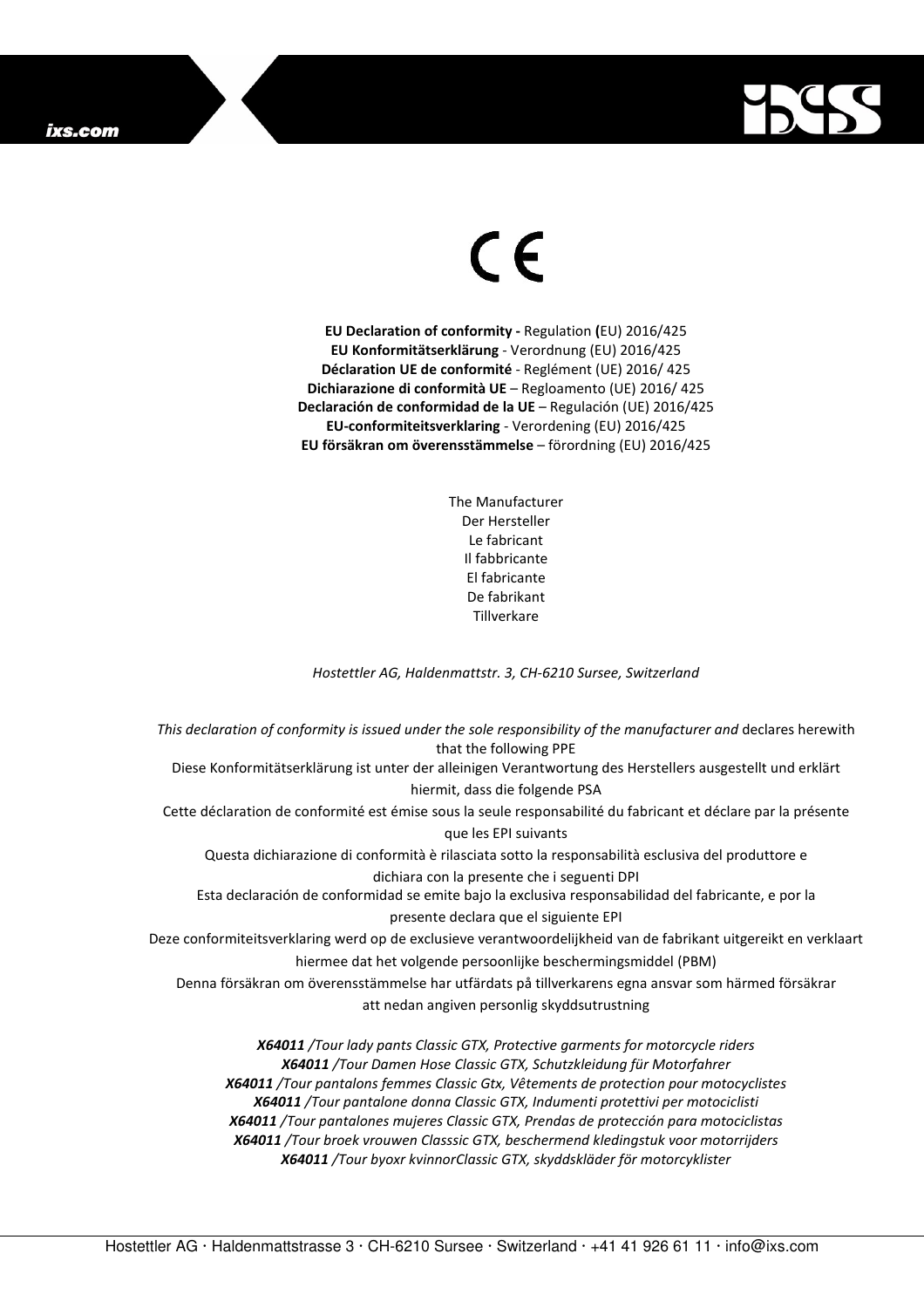



has undergone the EU-type examination conformity assessment procedure (Module B) performed by the Notified Body, IDIADA AUTOMOTIVE TECHNOLOGY, S.A. (OC.0164), P. I. L'ALBORNAR, E-43710 Santa Olivia (Tarragona – Spain), which has issued the EU Type Examination Certificate No. MT19100075.

And is compliant with the following Standard prEN17092-3:2018 (AA)

## hat das EU-Baumusterprüfungs-Konformitätsbewertungsverfahren durchlaufen (Modul B) durchgeführt von der benannten Stelle, IDIADA AUTOMOTIVE TECHNOLOGY, S.A. (OC.0164), P. I. L'ALBORNAR, E-43710 Santa Olivia (Tarragona – Spanien), die die EU-Baumusterprüfbescheinigung Nr. MT19100075ausgestellt hat.

und entspricht der folgenden Norm prEN17092-3: 2018 (AA)

a subi la procédure d'évaluation de la conformité pour l'examen de type UE (module B) réalisée par l'organisme notifié, IDIADA AUTOMOTIVE TECHNOLOGY, S.A. (OC.0164), P. I. L'ALBORNAR, E-43710 Santa Olivia (Tarragona – Espagne), qui a délivré le certificat d'examen de type UE n°. MT19100075.

Et est conforme à la norme suivante prEN17092-3: 2018 (AA)

è stato sottoposto alla procedura di valutazione della conformità dell'esame UE del tipo (modulo B) eseguita dall'organismo notificato, IDIADA AUTOMOTIVE TECHNOLOGY, S.A. (OC.0164), P. I. L'ALBORNAR, E-43710 Santa Olivia (Tarragona – Spagna), che ha rilasciato il certificato di esame UE del tipo n. MT19100075.

Ed è conforme alla seguente norma prEN17092-3: 2018 (AA)

ha sido sometido al procedimiento de evaluación de conformidad del examen de tipo UE (Módulo B) realizado por el organismo notificado, IDIADA AUTOMOTIVE TECHNOLOGY, S.A. (OC.0164), P. I. L'ALBORNAR, E-43710 Santa Olivia (Tarragona – España), que ha emitido el certificado de examen UE de tipo no. MT19100075.

Y cumple con el siguiente estándar prEN17092-3: 2018 (AA)

de EG-typekeuring-conformiteitsbeoordelingsprocedure doorlopen (module B) heeft,uitgevoerd door de aangemelde instantie IDIADA AUTOMOTIVE TECHNOLOGY, S.A. (OC.0164), P. I. L'ALBORNAR, E-43710 Santa Olivia (Tarragona – Spanje) die het certificaat van EG-typeonderzoek nr. MT19100075 afgegeven heeft,

en voldoet aan de volgende norm: prEN17092-3: 2018 (AA)